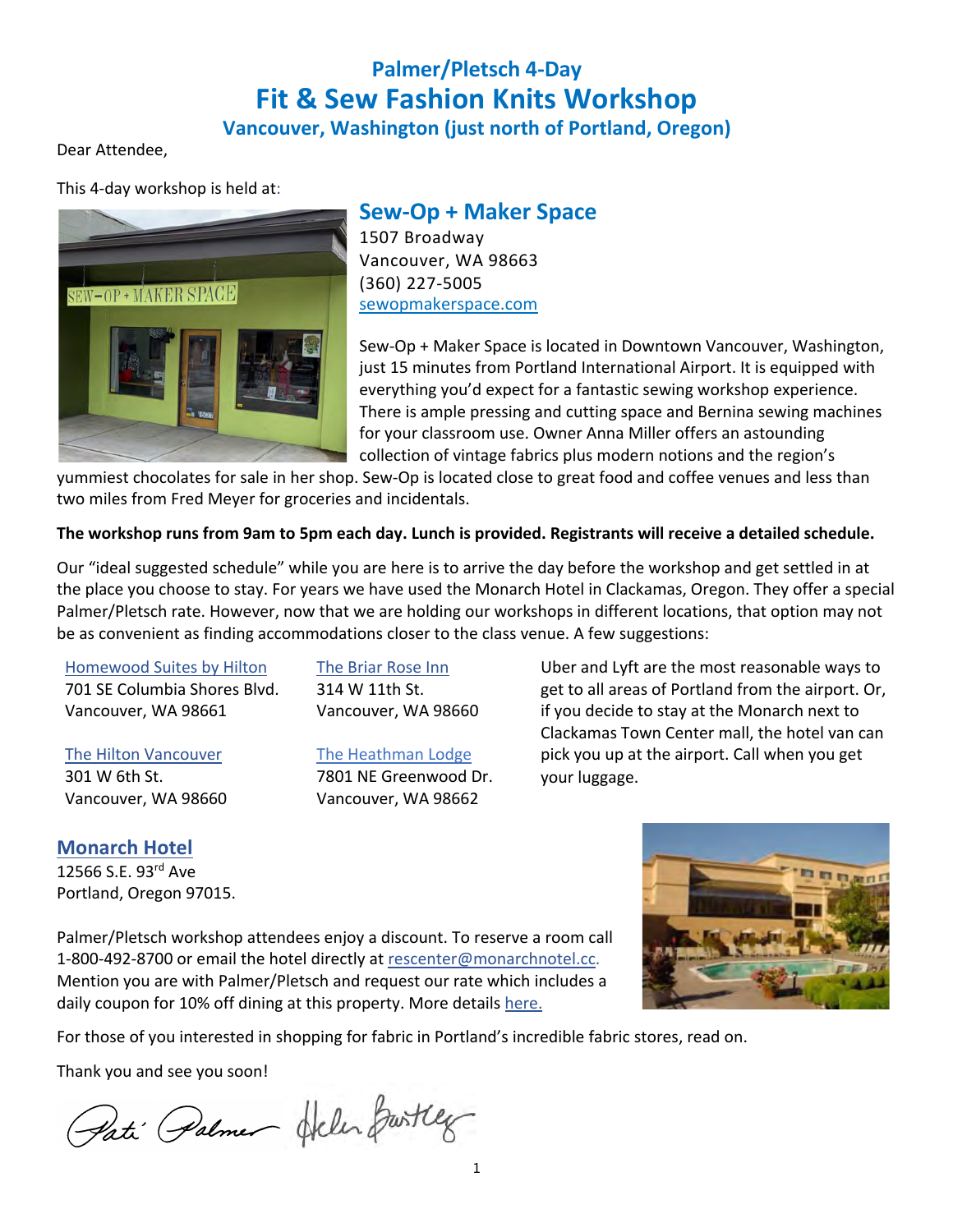# **Bring the Following to the Knits Workshop:**

Sew-Op, the location of our class, will have the notions you may need to replenish such as  $\frac{1}{2}$ Scotch Magic Tape, 1 3/8" .5 mm glass head pins, Perfect Pattern Paper, and recent Palmer/Pletsch books, and most in spiral.

- **Sewing machines.** Bernina sewing machines are provided. If you prefer to bring your own, don't forget bobbins, zipper foot, and needles. We will have a limited number of sergers available for you to share.
- **Bring patterns that you'd like to fit and sew in knits. Palmer/Pletsch patterns have alteration lines** printed on them so will be easiest to begin with. Do not trim them until we determine your best size.
- **Dress comfortably.** Layers are nice so you can adjust to heat and air conditioning. Sleeves shouldn't interfere with sewing. Wear comfortable shoes.
- **If you wear a bra,** make it a good-fitting one and wear the same bra every day of class, especially if you are large busted.
- **Lightweight camisole or tank** for modesty when being fitted.
- **Chain necklace** to mark the base of the back of your neck-optional.
- **● Hair tie or clip** If you have long hair**,** so we can see the tissue on your back.
- **Knit fabrics**
- **● Alteration and sewing supplies:**
	- Sewing machine needles in a variety of sizes-ballpoint, stretch, microtext.
	- Paper scissors
	- Fabric Scissors
	- Seam gauge
	- \_\_\_ Tape measure
	- \_\_\_ Preferred marking tools (chalk wheel, tracing paper etc.)
	- 2" X 18" flexible clear plastic ruler (recommended, but not mandatory)
	- \_\_\_\_\_ Soft-leaded pencil
	- \_\_\_ Fine-tip permanent marker
	- \_\_\_ 1 box of 1 3/8" extra-fine glass-head pins (.5mm size is best—it will not bend when piercing cardboard surfaces) and a magnetic pin cushion.
	- 1 roll 1/2" Scotch Magic Tape in the green box (no substitutes) in a weighted dispenser.
	- 1 package Perfect Pattern Paper
	- Stay tapes for stabilizing shoulders and necklines
	- 1" elastic cut a little longer than your waist with ends lapped and pinned with a safety pin or Velcro sewn to ends. Get something soft and without the rough ridges. This will be used to mark your waist during fittings
- **Book:** *Knits for Real People* by Sue Neall and Pati Palmer. Spiral is best. *The Palmer/Pletsch Complete Guide to Fitting*, *Pants for Real People* and *Looking Good Every Day* are also excellent resources.
- **Covered, refillable water bottle** labeled with your name.

### **Mark your supplies with your name before class.**

Please do not wear perfume. We have found that some students have allergies to it.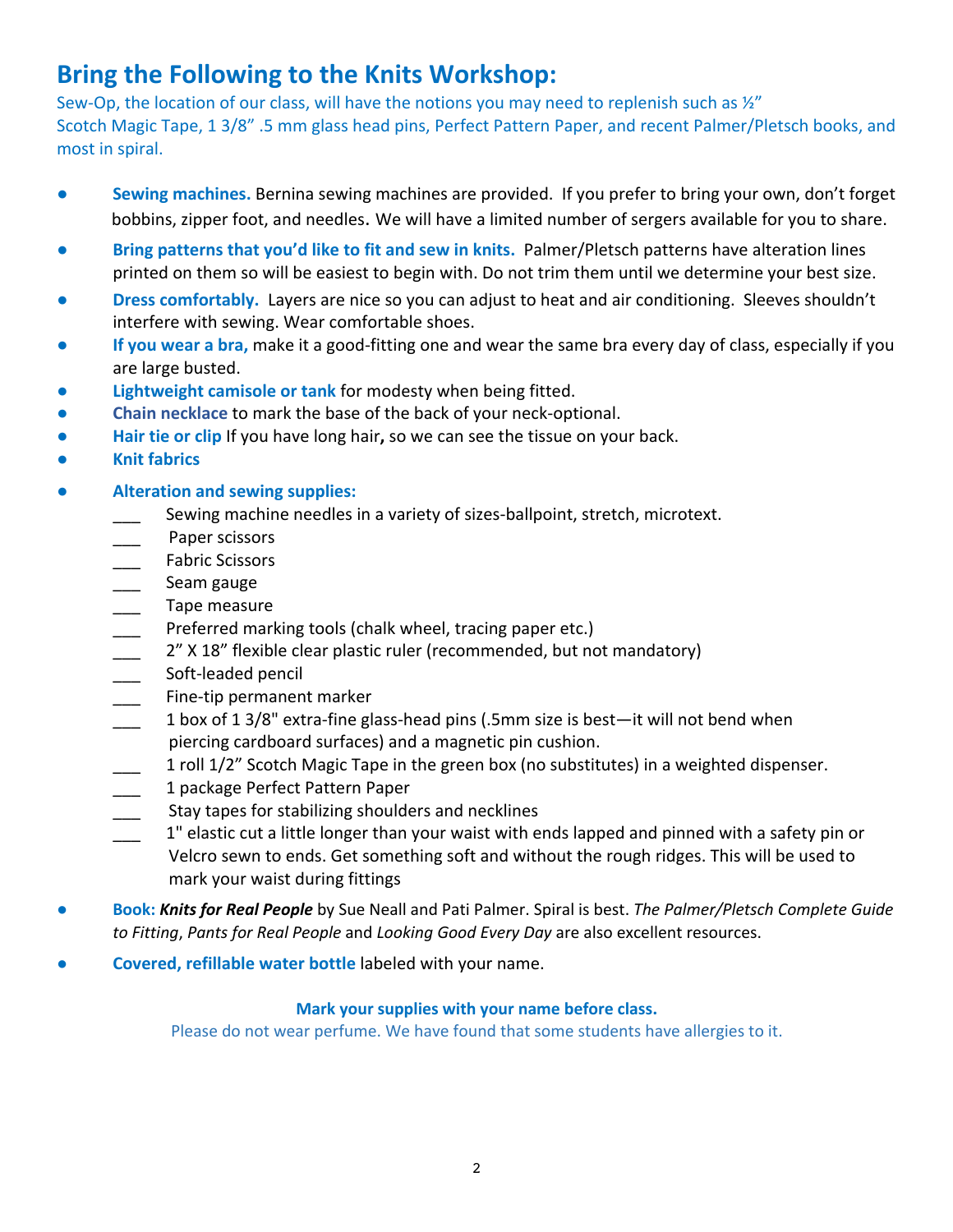## **Palmer/Pletsch Certified Sewing Instructors: This workshop will give you 40 PDUs.**

# **Palmer/Pletsch Certification for Teachers**

If you are not already a CSI, after successfully completing one of our teacher training sessions (offered with the Fit, Pant, and Beginning Fashion Sewing workshops, and as a home study course for Tailoring and Serger), you are qualified to apply to be a Palmer/Pletsch Certified Sewing Instructor. If you have taken one of those listed above and apply within 30 days of this Knit workshop, you will be able to count this workshop as 40 points toward your 100 needed to renew in one year. Learn more and download the forms at **http://www.palmerpletsch.com/certification/**

Palmer/Pletsch CSIs are listed on the Palmer/Pletsch website certified teacher locator.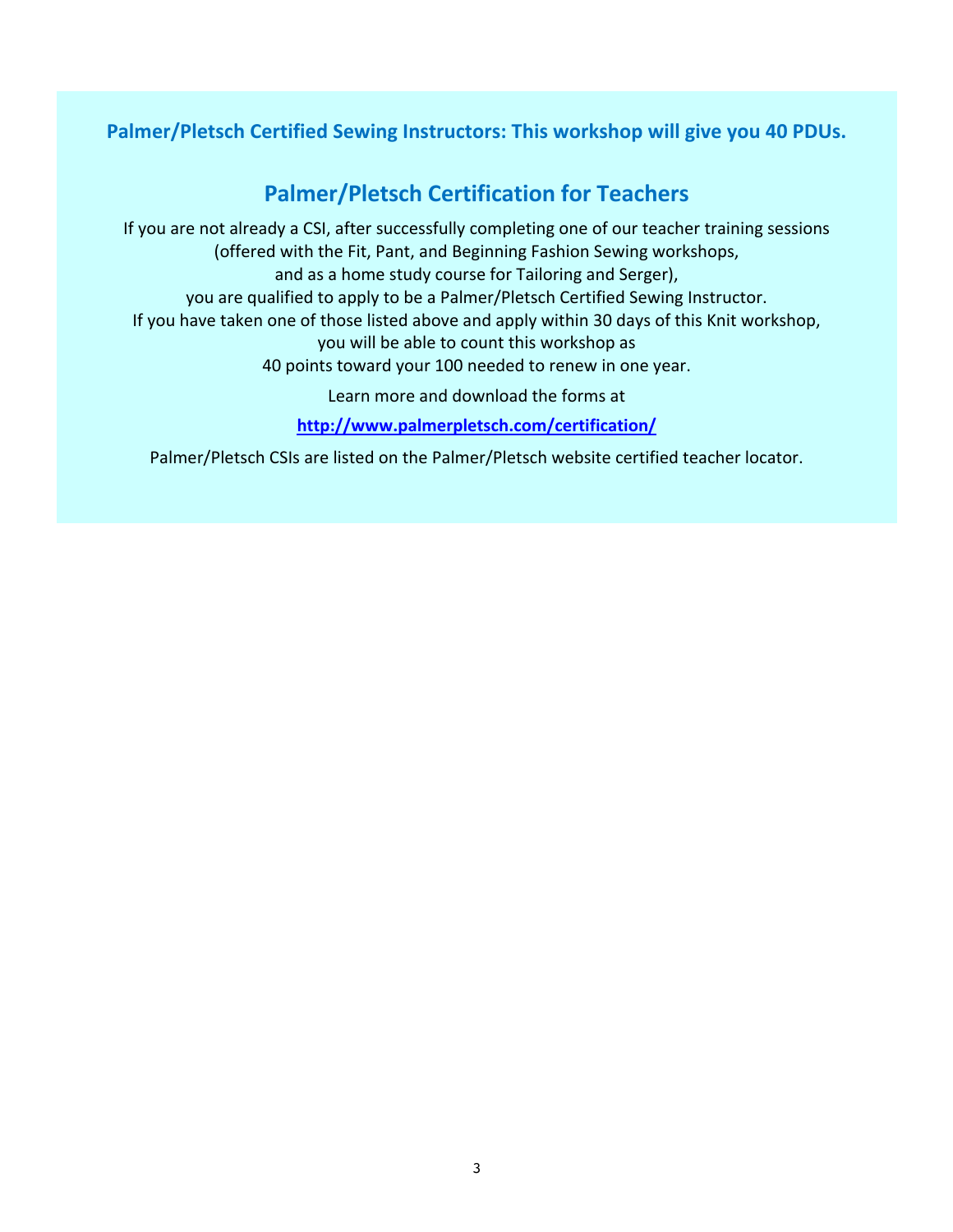# **OPTIONAL OPPORTUNITIES:**

# **HAVE YOUR COLORS DONE!**



When someone says, "You look amazing today!" chances are you're wearing a color that perfectly complements your natural beauty. Learn how to determine your best colors with image consultant and color expert Ethel.

Ethel expands the four-season color concept with her own color system, to help us understand how the colors we wear can complement our own hair, skin and eye colors. She will then teach you how to translate this knowledge into creating a wardrobe that truly flatters.

Portland-based Ethel Harms is an award-winning image consultant who has been helping people look beautiful for over 30 years. As the Image instructor for the Palmer/Pletsch International School of Sewing, she has worked with people from all over the world to define their best image. She is featured in the Palmer/Pletsch book *Looking Good…Every Day*!

Book your appointment at her Lake Oswego studio for the day before the workshop. Ethel will then bring your custom color palette to the workshop

and show you how to shop for your best colors. Two workshop students can attend together. Ethel will share names so you can travel together. (You can take a cab, but cabs have been quite unreliable. Uber and Lyft are now available in Portland. Remember to set up an account if you don't already have one.)

The Color Analysis price for Palmer/Pletsch workshop students is \$200.00 (reg. \$250). Book your appointment directly with Ethel by calling 503-699-5501 or e-mail eharms@msn.com. For more about Ethel Harms, visit www.yourimageconsultant.com.

# **TOUR THE AREA**

If you have time to tour our beautiful region before or after the workshop, or if you have a companion with you who came to tour, here are just a few suggestions:

- Drive the "loop" going up into the stunning Columbia River Gorge on Highway 84. At Hood River, turn up to Mt. Hood, visit the historic Timberline Lodge, and drive back to Portland on Highway 26.
- We are only  $1\frac{1}{2}$  hours from the coast.
- The MAX line to downtown is just across from the Monarch Hotel.
- The Spirit of Portland has a wonderful lunch and dinner river cruise that is quite reasonable and showcases why we are called the "city of bridges."
- Maryhill Museum houses the famous Théâtre de la Mode dolls from the 1940s. Palmer/Pletsch published a book on the history of the collection. The museum is open April to November and is about a 2 hour drive east on 84. Stop at Multnomah Falls on the way! You could have breakfast at the lodge and lunch at Maryhill.

Google can provide more information.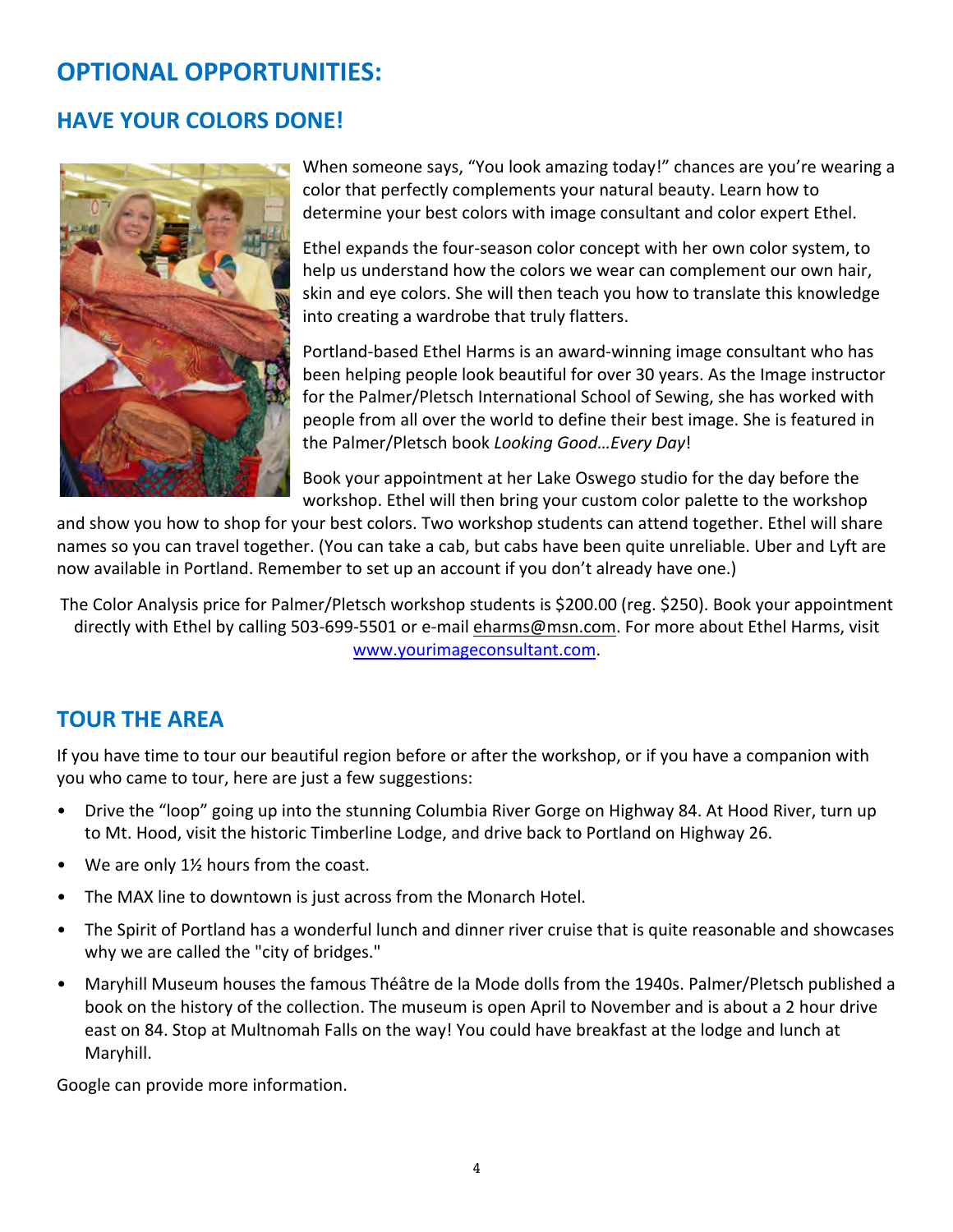## **FABRIC SHOPPING IN PORTLAND**

Portland has many wonderful fabric stores. Using an app for navigation makes it easy for you to shop alone or as a group. You may find us meeting up with you somewhere because we like to shop too!

Request a class list before you book travel if you want to try to put together a shopping group. Shopping the day before gives you a chance to buy fabric for class projects. (Though you won't have altered your pattern(s), so it would be a good idea to purchase a little more yardage than the pattern chart



indicates.) Shopping after allows you to make friends and ask who would like to shop with you.

The stores below are grouped in an efficient order to visit. Avoiding freeways is a way to counter traffic in morning or mid to late afternoon. If you are staying at the Monarch Hotel, start with the Mill End store right off highway 224 then Pendleton is about 4 blocks away.

**Bolt Neighborhood Fabric Boutique** 4636 NE 42nd Ave, Suite C Portland, OR 97218

*Bolt moved to a larger space that is very light. They carry fashion wovens and knits and hand-selected cottons for quilting and fashion.*

#### **Modern Domestic**

422 NE NE Alberta St. Portland, OR 97211

*Modern Domestic sells Bernina sewing machines and a nice selection of fashion fabrics and cottons as well as unique notions.* 

#### **Josephine's Dry Goods**

2609 SE Clinton St. Portland, OR 97202

*Josephine's carries high-end silks, woolens, a large selection of Liberty cottons as well as Palmer/Pletsch Interfacings.*

#### **Mill End Store**

9721 SW McLoughlin Blvd. Milwaukie, OR 97222

*This is a BIG store so allow plenty of time to explore their selection of wool, silk, linen, knits, outerwear, cottons, and evening fabrics.*

#### **Pendleton Woolen Mill Store**

8550 SE McLoughlin Blvd. Portland, OR 97222

*The store carries Pendleton yardage including plaids, coatings, pre-cut pieces, and a large range of Pendleton blankets and home accessories. Also bulk zippers and unusual items for sewing and crafting.*

**TIPS:** Photo pattern envelopes for yardage. Bring swatches of anything you want to match. Shop buttons. Bring color palette if you had your colors done. Wear comfortable shoes.